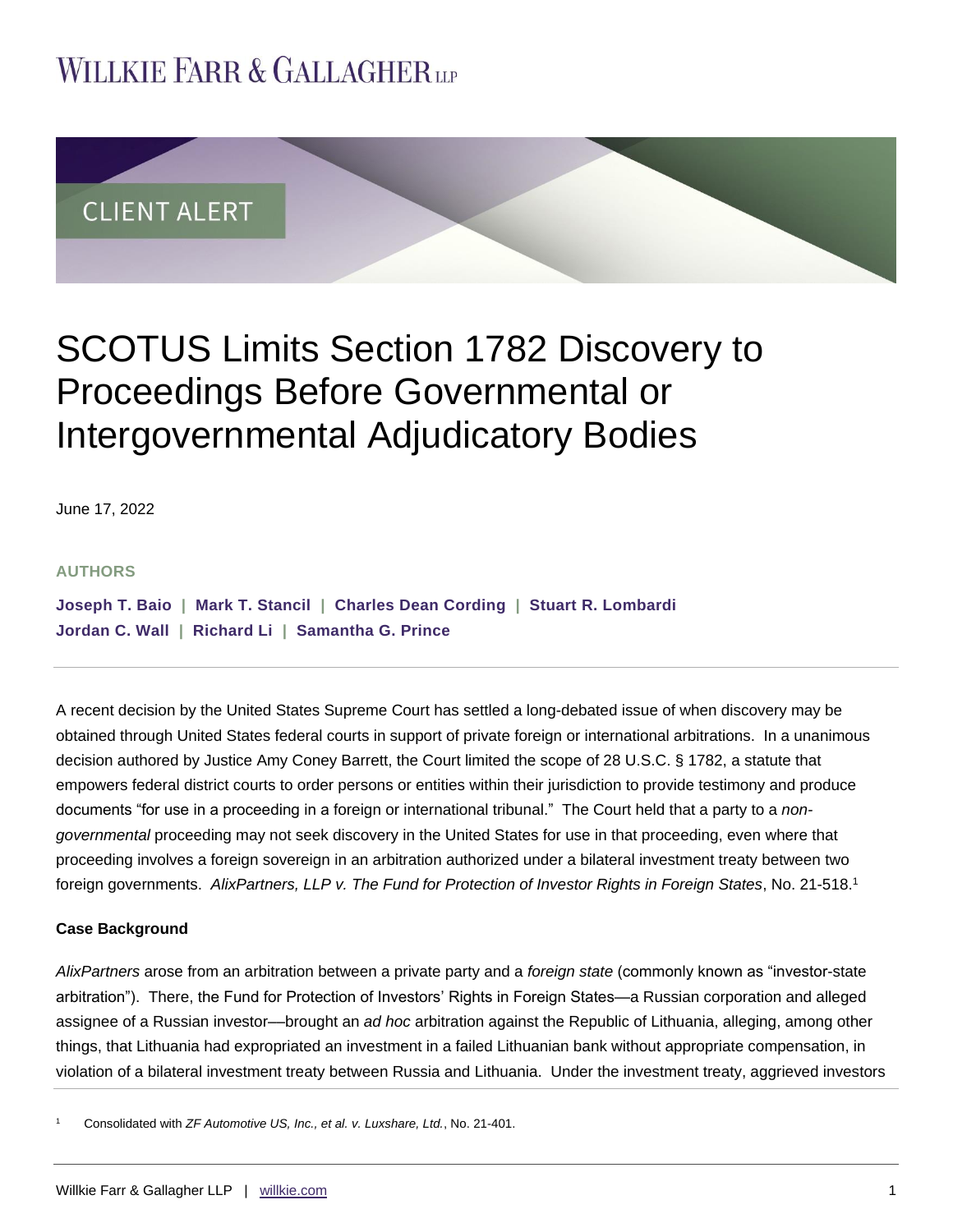had the option to commence an *ad hoc* arbitration under the rules of the United Nations Commission on International Trade Law (UNCITRAL) rather than pursue claims in Russia or Lithuania.

The Fund commenced arbitration proceedings and petitioned the United States District Court for the Southern District of New York under Section 1782 to obtain documents from and to depose AlixPartners LLP and its Chief Executive Officer, who had previously served as a temporary administrator of the failed bank. Through counsel at Willkie Farr & Gallagher LLP, AlixPartners opposed the Fund's discovery request, contending, among other things, that the *ad hoc* arbitration did not constitute a "foreign or international tribunal" under Section 1782. The Southern District concluded that the arbitration met the statutory requirements of Section 1782, which the United States Court of Appeals for the Second Circuit subsequently affirmed on appeal. The Supreme Court granted certiorari.

In a case decided the same day as *AlixPartners*, Luxshare, Ltd., a Hong Kong-based company, filed an application to obtain Section 1782 discovery from ZF Automotive US, Inc., a Michigan-based automotive parts manufacturer and subsidiary of a German corporation. *ZF Automotive US, Inc. v. Luxshare Ltd.*, No. 21-401. Luxshare sought to use the information in a German arbitration arising out of a dispute over a sales contract. The contract signed by the parties provided that all disputes would be resolved by three arbitrators under the Arbitration Rules of the German Institution of Arbitration (DIS), a private dispute-resolution organization. The United States District Court for the Eastern District of Michigan granted that request, and ZF moved to quash, arguing the same statutory interpretation point as in *AlixPartners*, *i.e.,* that the private commercial arbitration panel did not constitute a "foreign or international tribunal" under Section 1782. Unlike the *AlixPartners* case, however, the *ZF Automotive* case did not involve a foreign state as a party to the arbitration. The Eastern District of Michigan denied ZF's motion, and the United States Court of Appeals for the Sixth Circuit subsequently declined to stay that order. The Supreme Court granted certiorari in tandem with *AlixPartners* to resolve them simultaneously.

## **Text and Development of Section 1782**

Section 1782(a) provides, in pertinent part:

The district court of the district in which a person resides or is found may order him to give his testimony or statement or to produce a document or other thing for use in a proceeding in a foreign or international tribunal, including criminal investigations conducted before formal accusation.

In enacting § 1782, Congress authorized United States district courts to grant discovery in aid of proceedings before a "foreign or international tribunal." The prior version of Section 1782 authorized district courts to assist in the production of evidence for use in "any judicial proceeding pending in any *court* in a foreign country." In 1964, Congress amended the statute to permit such assistance for use in proceedings "in a foreign or international tribunal." Act of Oct. 3, 1964 § 9(a), Pub. L. No. 88-619, 78 Stat. 997; *see Intel Corp. v. Advanced Micro Devices, Inc.*, 542 U.S. 241, 247 (2004). Yet, the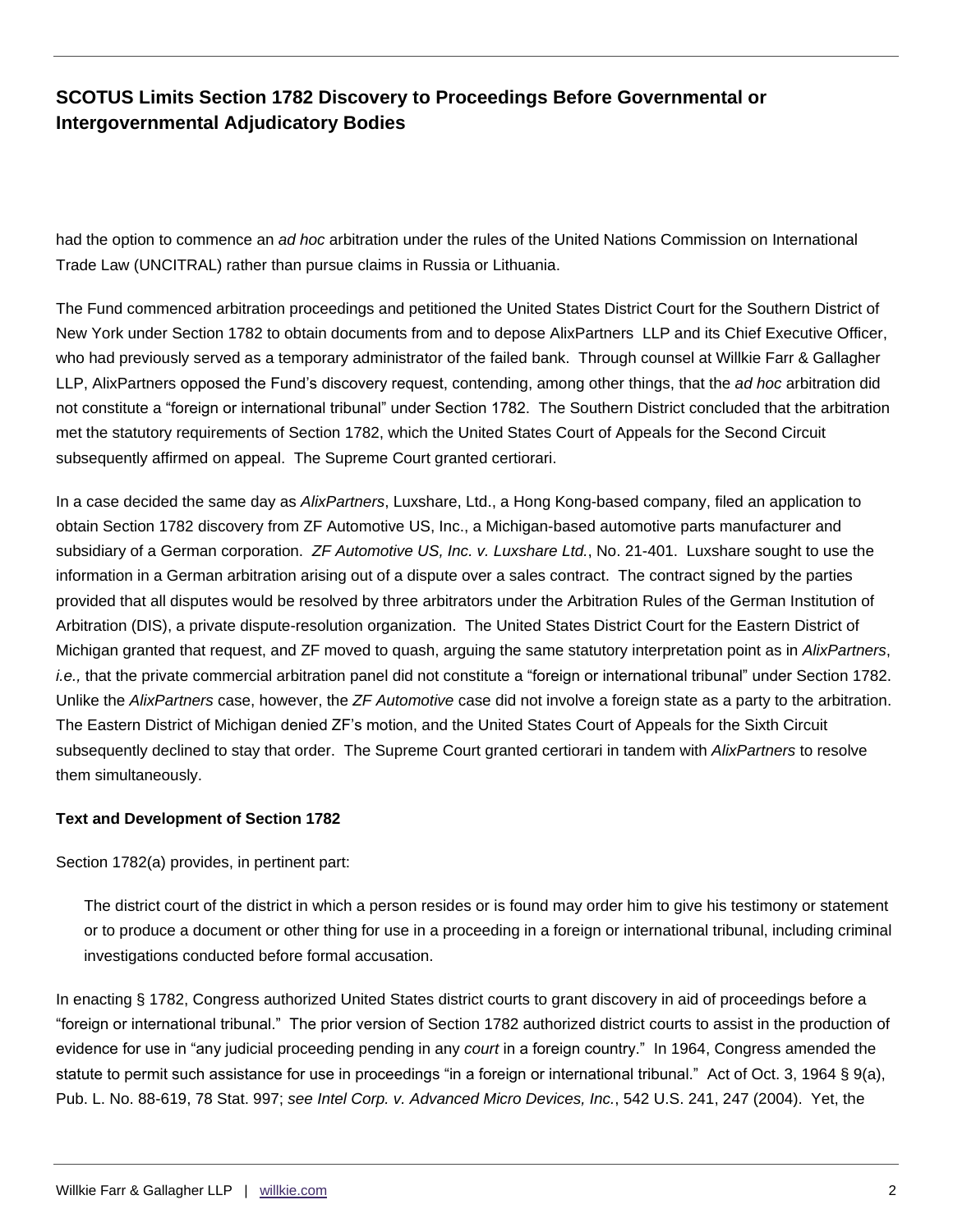meaning of that statutory phrase has long been debated. In particular, courts have been in widespread disagreement over whether a "foreign or international tribunal" as that phrase was used in the amended Section 1782 includes private commercial arbitrations.

## **Surrounding Context**

The use of Section 1782 has exploded over the last two decades. Section 1782 provided a convenient means for litigants outside of the United States to obtain discovery within the United States by filing a straightforward, often *ex parte* petition to a federal district court. As a result, as one academic commentator and *amicus curiae* observed, Section 1782 discovery requests for use in international commercial proceedings *quadrupled* across the nation between 2005 and 2017. Professor Yanbai Andrea Wang Amicus Br. 5.Most of those requests came from parties to international arbitrations, who could avail themselves through Section 1782 of the United States' more permissive and expansive discovery rules to obtain broad discovery from United States firms and individuals in contravention of narrower discovery options typically available in arbitration.

Given arbitration's increasing prevalence, the question of whether all, or any, international arbitrations qualified as a "foreign or international tribunal" for purposes of Section 1782 remained a hotly-contested issue. The debate ultimately split the United States Courts of Appeals. The Fifth and Seventh Circuits held that an arbitral body did not qualify as a "foreign or international" unless the arbitral body actually wielded governmental or quasi-governmental authority. *Republic of Kazakhstan v. Biedermann Int'l*, 168 F.3d 880, 882 (5th Cir. 1999); *Servotronics, Inc. v. Rolls-Royce PLC*, 975 F.3d 689, 694-96 (7th Cir. 2020). By contrast, the Fourth and Sixth Circuits construed Section 1782 more broadly as encompassing arbitrations that had some governmental origin. *Servotronics, Inc. v. Boeing Co*., 954 F.3d 209, 213-15 (4th Cir. 2020); *Abdul Latif Jameel Transp. Co. v. FedEx Corp*, 939 F.3d 710, 722-23 (6th Cir. 2019).

In *AlixPartners*, the Second Circuit ultimately adopted a four-factor test which required district courts to evaluate: (1) whether the arbitral body was "functionally independent"; (2) whether a state could alter the outcome; (3) the nature of the jurisdiction of the arbitral panel; and (4) whether the parties could select their own arbitrators.

## **Supreme Court's Holding and Reasoning**

On June 13, 2022, the Supreme Court held that a party to an international, non-governmental proceeding could not obtain discovery through Section 1782 for use in that proceeding. The Court reasoned that only a governmental or intergovernmental adjudicative body constitutes a "foreign or international tribunal" under Section 1782. The Court relied on the terms and history of Section 1782, and considered the intersection of Section 1782 and the Federal Arbitration Act. As a result, the Court concluded that neither of the underlying arbitral panels in *AlixPartners* or *ZF Automotive* qualified as "foreign or international tribunals."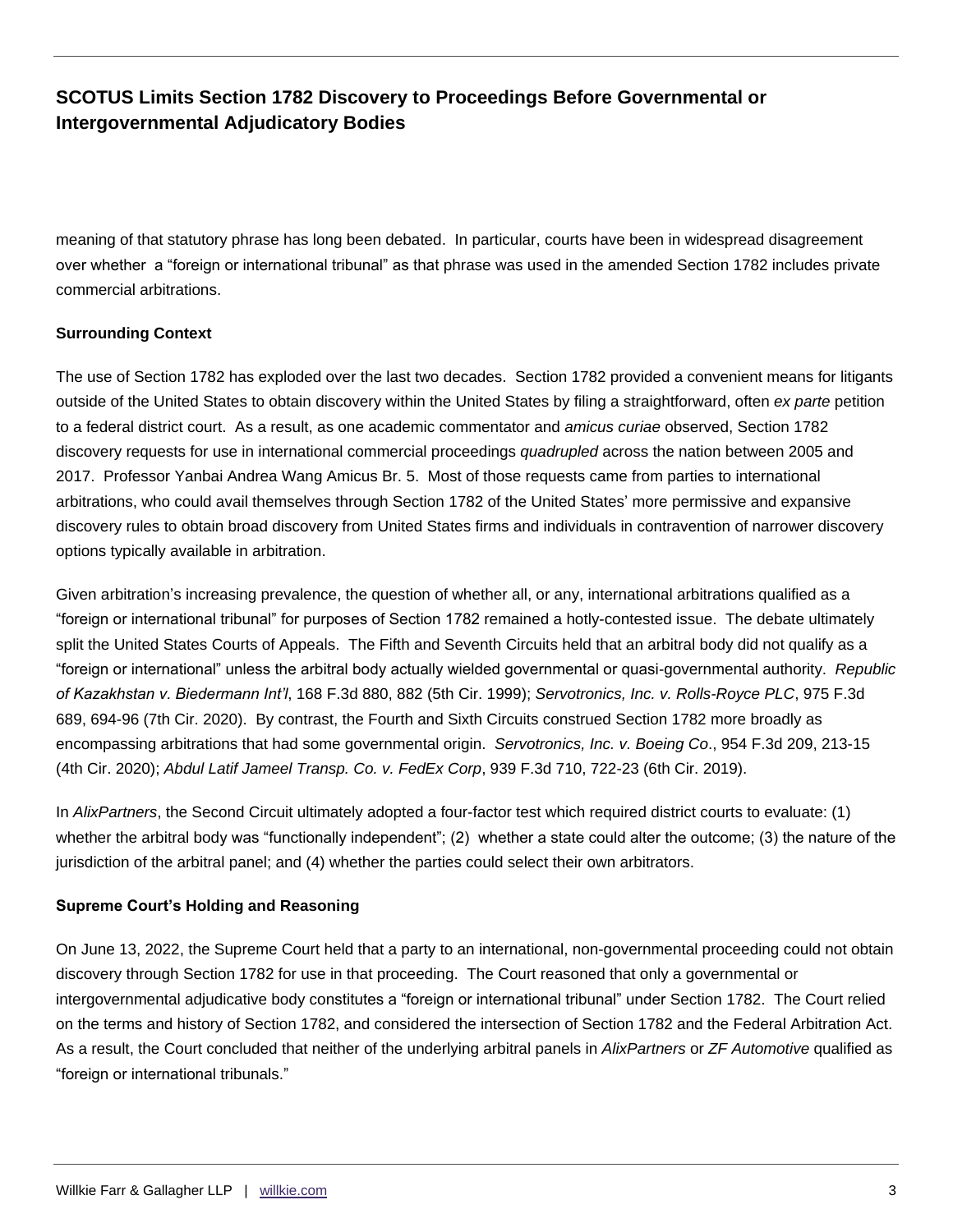Tracing Section 1782's statutory history to the Eighteenth Century, the Court found that while a "tribunal" need not be a formal "court," read in context—with "tribunal" attached to the modifiers "foreign or international"—Section 1782's phrase is "best understood to refer to an adjudicative body that exercises governmental authority." Op. 9. Examining the statute's purpose, the Supreme Court observed:

[T]he animating purpose of § 1782 is comity: Permitting federal courts to assist foreign and international governmental bodies promotes respect for foreign governments and encourages reciprocal assistance. It is difficult to see how enlisting district courts to help private bodies would serve that end.

Op. 10. In other words, the statute was intended to reach *governmental proceedings* and encourage foreign governments to provide reciprocal benefits to United States citizens. The Court easily applied this rationale to the German commercial arbitration in *ZF Automotive*, holding that the private commercial arbitration in that case was clearly non-governmental.

The facts of *AlixPartners* presented "a harder question" for the Court. Op. 12. There, a foreign sovereign (Lithuania) was a party to the dispute, and the option to arbitrate was contained in an international treaty rather than a private contract. The Court recognized, however, that the investment treaty between Russia and Lithuania specifically provides an *ad hoc* arbitration option, among several dispute resolution options, including Russian or Lithuanian courts, to permit investors the option to *avoid governmental proceedings*. The Court concluded that such a proceeding, by design, falls outside the ambit of Section 1782. The Court further observed that "neither Lithuania's presence nor the treaty's existence is dispositive, because Russia and Lithuania are free to structure investor-state dispute resolution as they see fit." Accordingly, "[w]hat matters is whether the two nations intended to confer governmental authority on an ad hoc panel formed pursuant to the treaty." Op. 12–13.

Additionally, the Court noted that its decision was consistent with the provisions of the Federal Arbitration Act, which significantly limit the ability of parties to domestic arbitrations to obtain discovery from federal district courts. The Court concluded that "interpreting §1782 to reach private arbitration would therefore create a notable mismatch between foreign and domestic arbitration." Op. 11.

## **Impact**

The Supreme Court's decision provides greater clarity on the scope of Section 1782 discovery to the foreign proponents of such requests, to their domestic targets, and to the federal district courts administering the statute. Questions persist, however, as to the appropriate quantum of "governmental" or "intergovernmental" authority necessary to render a proceeding a qualifying "foreign or international tribunal," particularly in investor-state arbitrations.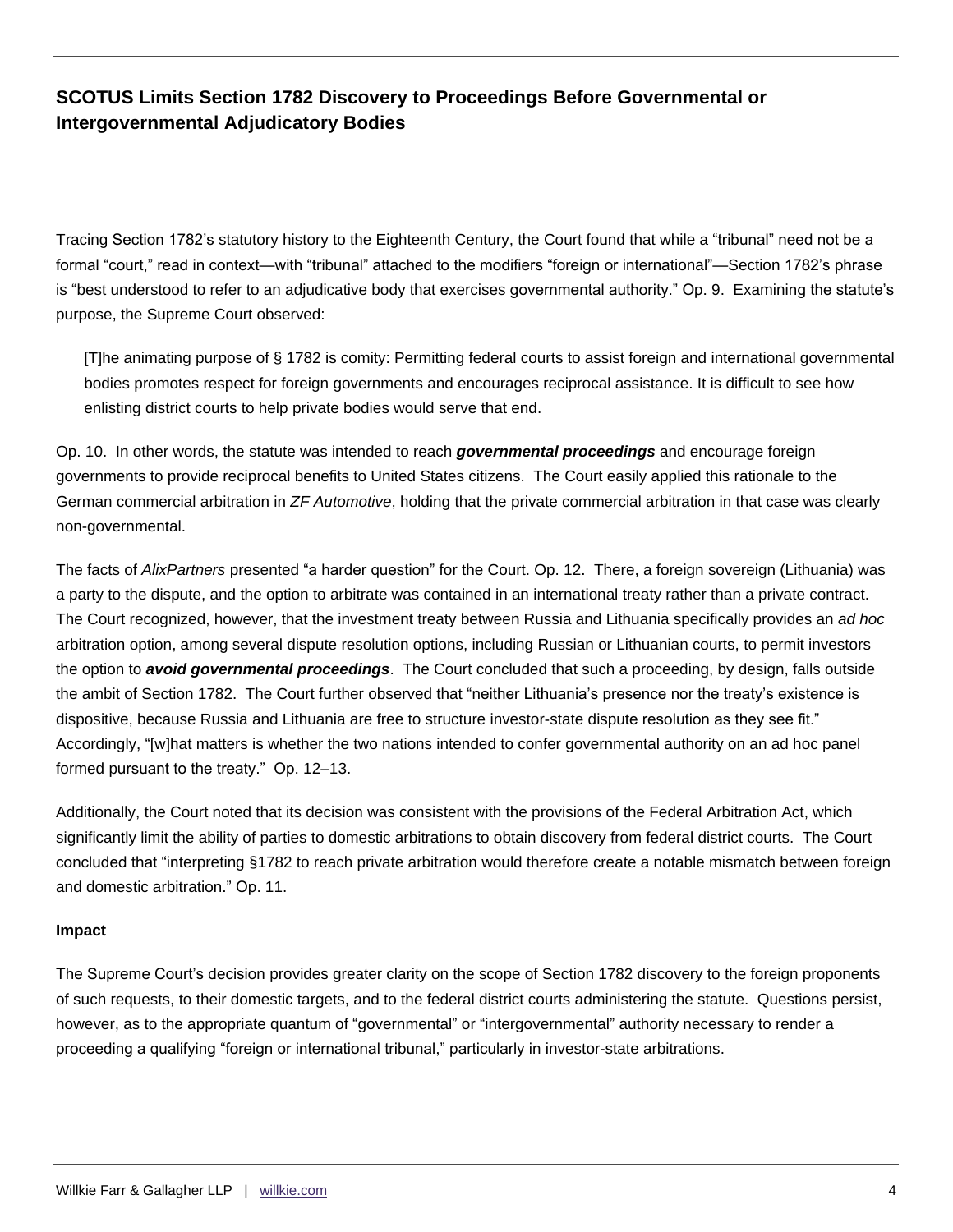Purely "private" foreign or international arbitrations now appear to be clearly excluded from assistance under Section 1782. But the Court set few contours on the qualities of a "private" versus a "governmental" arbitration. Although the Court firmly rejected that an arbitration might become governmental merely because "the law of the country in which it would sit . . . governs some aspects of arbitrations" or local courts enforce the arbitral agreement, Op. 12, it took care to note that:

None of this forecloses the possibility that sovereigns might imbue an ad hoc arbitration panel with official authority. Governmental and intergovernmental bodies may take many forms, and we do not attempt to prescribe how they should be structured.

Op. 15.

Courts, and discovery targets, should therefore expect to see the thresholds of the requisite "governmental" or "intergovernmental" authorization tested in the years to come. Many commercial arbitrations, as structured today, would likely fail any governmental "sniff test" as anything but private proceedings, but parties to these proceedings may get creative in trying to circumvent the Court's decision. For example, by selecting governmental figures as arbitrators, or incorporating more fork-in-the-road clauses to arbitration agreements whereby litigation before a foreign court remains equally within "reasonable contemplation" as private arbitration, but not absolute.

In investor-state arbitration, the Supreme Court's decision would appear to exclude many *ad hoc* arbitrations structured like the Fund's. As many bilateral investment treaties have followed the "model BIT" and include similar dispute resolution options, the Court's decision could foreclose Section 1782 to a number of active or forthcoming investment arbitrations under these treaties. Just as with commercial arbitrations, parties to investor-state arbitrations will seek to circumvent the Court's decision. For example, because the Supreme Court relied on the Fund's decision to pursue investor-state arbitration, a party could pursue Section 1782 discovery earlier: once a dispute is within "reasonable contemplation," but before the investor has firmly committed to one of the dispute resolution options available under the investment treaty. The scope of the Court's decision as to "intergovernmental" authorization is also likely to be tested imminently with respect to investment disputes conducted through the International Centre for Settlement of Investment Disputes (ICSID).

Thus, while the Court's decision in *AlixPartners* and *ZF Automotive* brings welcome clarification, parties to foreign or international arbitrations, and potential domestic targets of discovery, will continue to have to think carefully about availing themselves of, or defending themselves against, Section 1782.